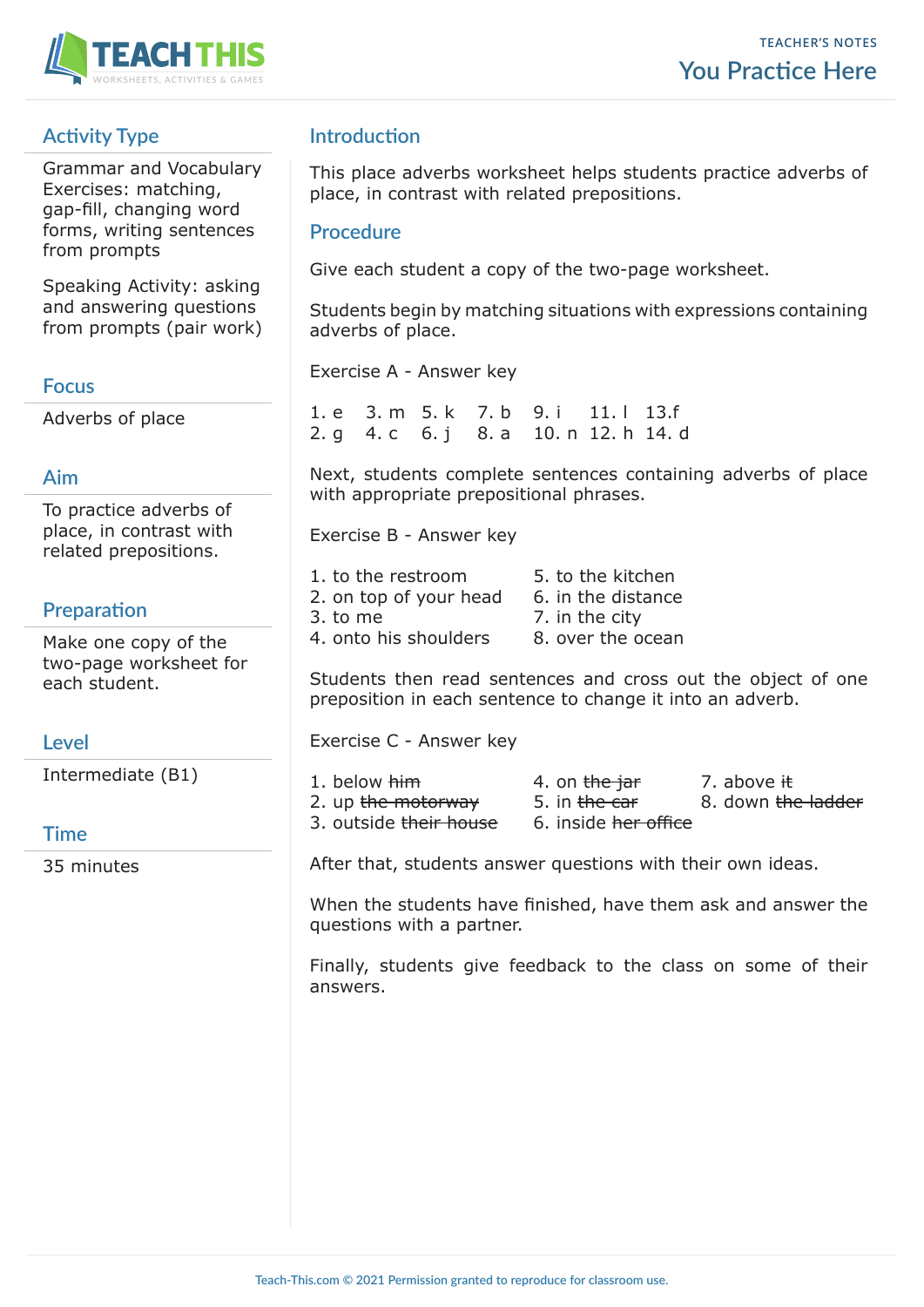

#### **A. Match the situations with expressions containing adverbs of place.**

What would you say if...

1. someone knocks on your door? 2. someone stole your bag? 3. it was getting too cold to stay **out**. 4. it was a lovely, warm evening? 5. you saw a great outfit in a shop? 6. your dog was missing? 7. someone asked you to give them a hand? 8. someone asked you where the remote was? 9. your carry-on bag didn't fit under an airplane seat? 10. your friend was playing a video game? 11. your school was a 30 minute walk away? 12. someone was looking for you in a crowd? 13. someone you met on holiday asks you to dinner? 14. you were looking **down** from a high bridge? a. It's right **there**, next to the sofa. b. Sure. Let me put my cup **down**. c. Why don't we eat **outside** today? d. The river is a long way **below**. e. Come **in**. It's unlocked. f. Sorry, I'm leaving **here** today. g. Stop him! He ran **off** with my bag. h. I'm **over here**! i. I'll put it up **above**. j. We have to go **out** and look for her! k. I want to try that **on**. l. It's too **far** to walk. I'll ride my bike. m. Let's go **inside**. n. Jump **up** on that box to get the loot.

#### **B. Adverbs of place are commonly used with prepositional phrases. Complete the sentences with the prepositional phrases below.**

|                                                                                      | in the distance to the restroom in the city on top of your head |  |  |
|--------------------------------------------------------------------------------------|-----------------------------------------------------------------|--|--|
|                                                                                      | to the kitchen over the ocean onto his shoulders to me          |  |  |
|                                                                                      |                                                                 |  |  |
|                                                                                      |                                                                 |  |  |
|                                                                                      |                                                                 |  |  |
|                                                                                      |                                                                 |  |  |
|                                                                                      |                                                                 |  |  |
|                                                                                      |                                                                 |  |  |
| 7. My family has lived here  my whole life, so I've never been to a farm.            |                                                                 |  |  |
| 8. The storm was still a long way out , but it would reach land during<br>the night. |                                                                 |  |  |